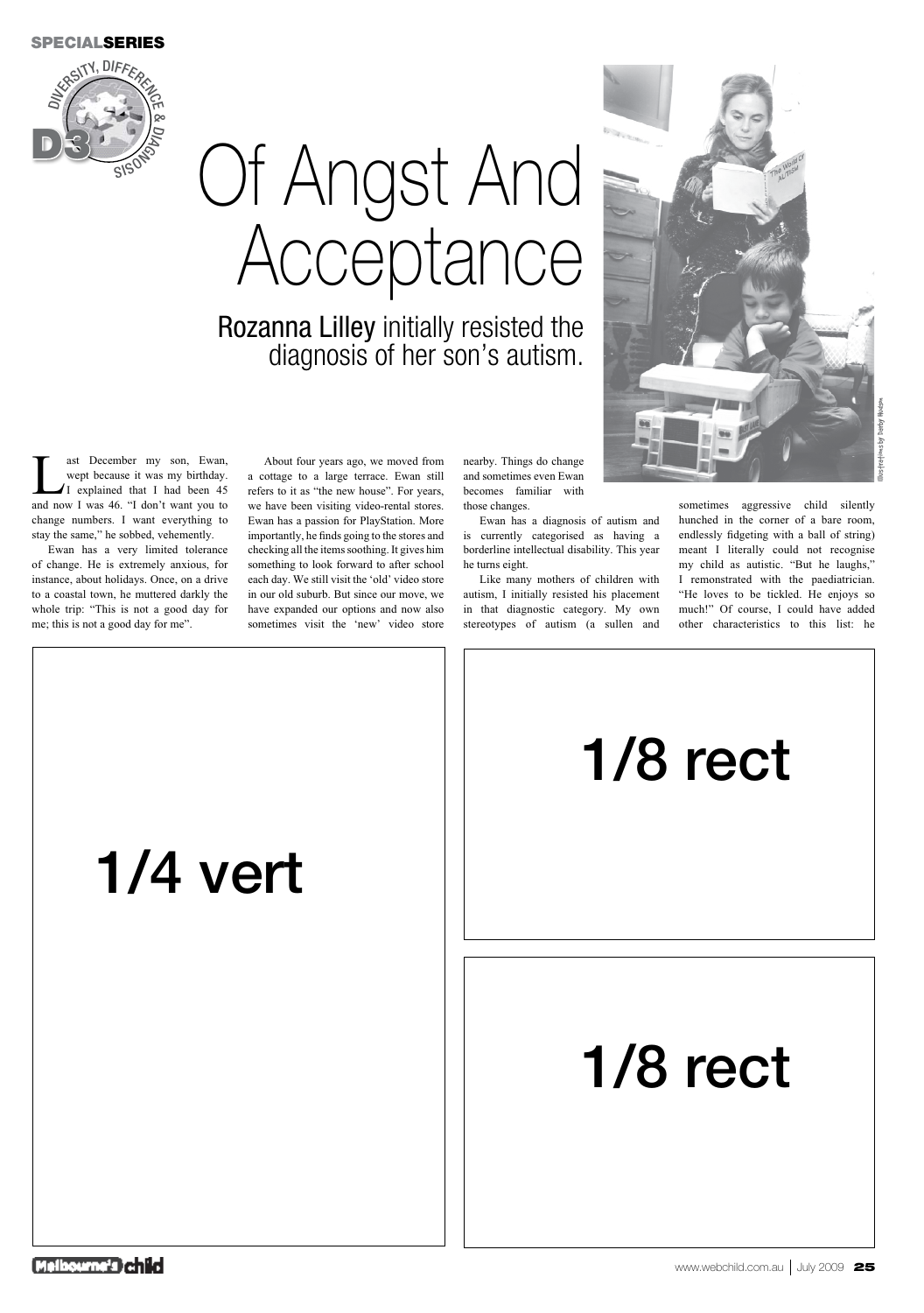







#### **SPECIALSERIES**

doesn't speak; he runs away from me and seems oblivious to danger, as though that astonishing invisible thread that connects mother and child had been severed; he climbs up into the supermarket shelf and lies there, surprising people scanning the shelves for groceries; if he falls and hits his head very hard on concrete, he just stands up and walks away; when a child of the same age or younger is nearby, he shakes uncontrollably and hides underneath furniture, refusing to come out.

Ewan was on the path to diagnosis long before he turned three. I invented many ways of avoiding that seeming finality. I did my best to act like a good middleclass mum. I took him to kindergym. Indifferent to the gym component, he fixated on a toy fire engine. I had to carry him out screaming because he could not keep it. I took him to Montessori play sessions. The instructor suggested that I needed to give him different toys at home, so that he could take his aggression out in the safe confines of a domestic environment. Ewan and I went to the train station and watched the trains go by instead.

At one point, I asked a former childhealth nurse who had started her own consultancy to visit us at home and tell me whether or not she thought Ewan was autistic. A GP told me that the nurse was not qualified to make that call. I didn't care. She had seen Ewan when he was a baby; she had recorded his growth on

The moment of diagnosis was, for me, a moment of black despair. My world contracted, literally. I no longer wanted to leave the house. I found watching other women's 'normal' children incredibly painful.

charts. She was from a familiar, safe world of neighbourhood health and the seemingly certain regularities of child development. She asked me whether Ewan had any "German blood" in him. When I confirmed that this was, indeed, the case, she assured me that he was simply more intelligent than other children – a leader not a follower. She pointed to his very large head as evidence for her eugenicist fantasies. Despite realising this woman was, at a minimum, racist, I chose

to believe her, delaying the cold fact of diagnosis for another few months.

Ewan is often much smarter than I am. When he was three, for months he would place a face washer in my handbag before we went out. I had no idea why. One day I noticed that the washer had a label with a Target logo. I realised that this boy who could not speak had been entreating me to take him to the toy department at Target. No wonder he wailed in despair when we ended up elsewhere!

The moment of diagnosis was, for me, one of black despair. My world contracted, literally. I no longer wanted to leave the house. I found watching other women's 'normal' children incredibly painful. I was afraid for my son and hovered over him, ever vigilant. I blamed myself. Maybe I drank too much? My mother died when Ewan was one. Maybe I was depressed and had not given him the right type of attention at that time?